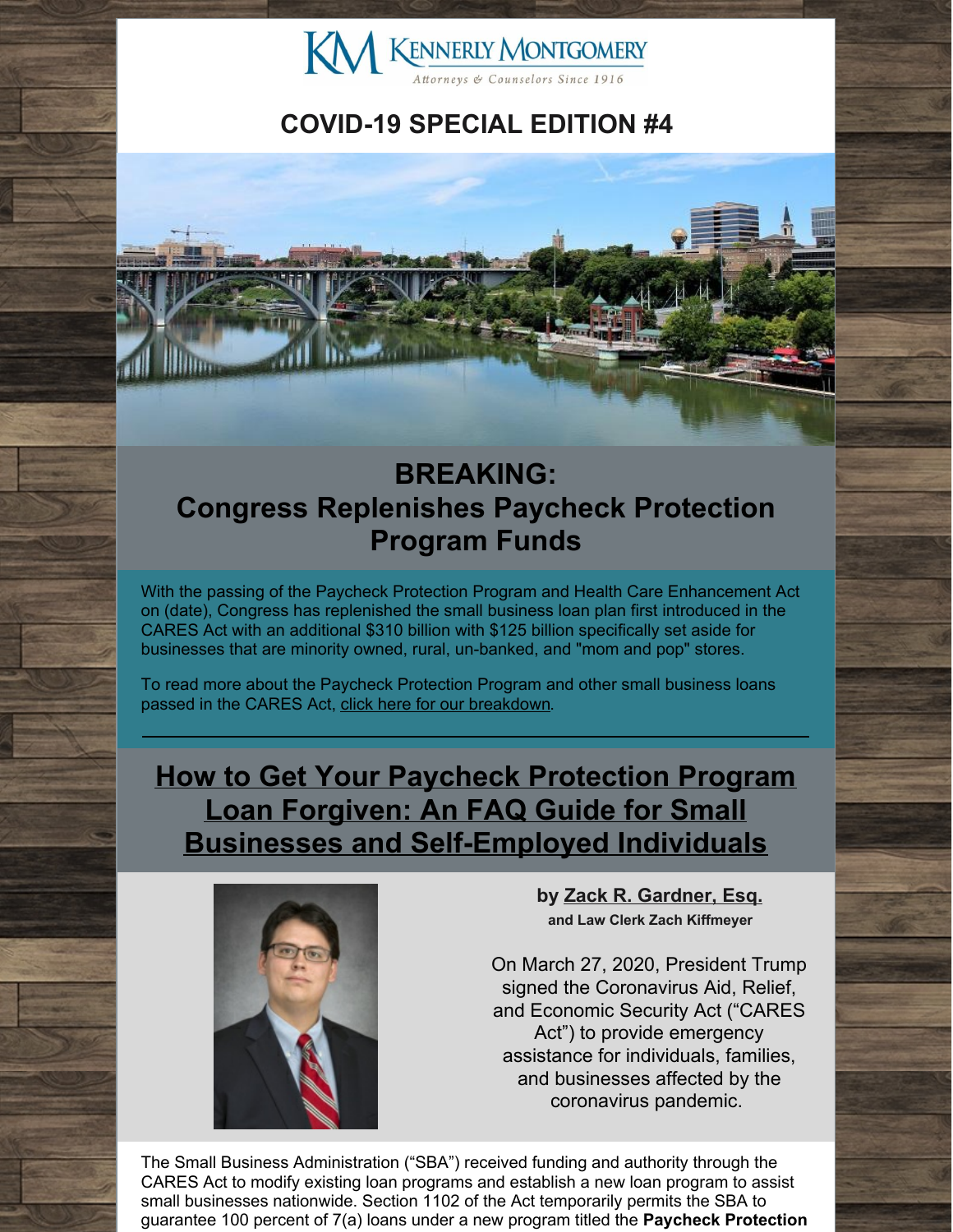**Program** ("PPP"). Notably, section 1106 of the Act provides for forgiveness up to the full principal amount of qualifying loans guaranteed under the PPP.

So now that you have received your loan, how do you ensure that you take the correct steps to have that loan forgiven? What are other issues that you should be concerned about? Below you will find a series of questions and answers Kennerly Montgomery has prepared regarding the necessary steps to help small businesses stay "healthy" during these rather unhealthy times.

To begin, let's go over the general terms of the loan under the PPP. The loan amount you received was based on your average monthly payroll cost for 2019. You could have received up to 2.5 times that amount to help cover eight weeks of payroll. The day your lender distributed your first loan payment is when your eight-week period begins covering those expenses. Please note: it is expected that you spend 100% of the loan proceeds in that eight-week period.

### **1) Can you spend your loan proceeds on anything related to your business?**

No. These are the acceptable uses of your loan proceeds if you want your loan to be forgiven:

- 1. **Payroll costs:** salary and wages; vacation pay, parental, and family leave; sick leave; medical and health benefits; retirement benefits; and state and local taxes assessed on employee compensation.
- 2. **Mortgage Interest:** as long as the mortgage was signed before February 15, 2020.
- 3. **Rent:** as long as the lease agreement was in effect before February 15, 2020.
- 4. **Utilities:** as long as the service began before February 15, 2020.

### **2) Will the loan be forgiven if proceeds are used for any combination of amounts for the above reasons?**

No. Thus, it is very important for small business owners to remember the 75/25 Rule; this rule is the foundation of the PPP. The 75/25 Rule states that in order to receive loan forgiveness after the eight-week period, you **must have spent at least 75%** of your loan proceeds on payroll costs and no more than 25% toward the three other permitted expenses.

Note: Payments to independent contractors cannot be included in the payroll costs.

### **3) When do you need to contact your lender to apply for loan forgiveness?**

Essentially, you can send the required documents to your lender after the eight-week period ends. Since the principal and interest payments on the loan are deferred for six months, there is likely a two-to-three month period after the covered period ends when you should make your loan forgiveness application available to your lender, but we recommend compiling the documentation and submitting as early as possible.

Once the lender has received your documentation, it will then provide you with instructions on how to apply specifically within their organization. After you submit your application for loan forgiveness, **your lender is required by law to give you a response within 60 days**.

**4) What information needs to be presented to your lender to have the loan forgiven?** These are the required documents you will need to collect to provide with your PPP forgiveness application. Your lender may have additional requirements, and it is good practice to immediately contact your lender at the end of your 8-week covered period to confirm documentation for forgiveness. Below are the requirements set forth under the Act:

- Documents verifying the number of full-time equivalent ("FTE") employees on payroll and their pay rates for the periods used to verify you met the staffing and pay requirements:
	- Payroll reports from your payroll provider;
	- Payroll tax filings (Form 941);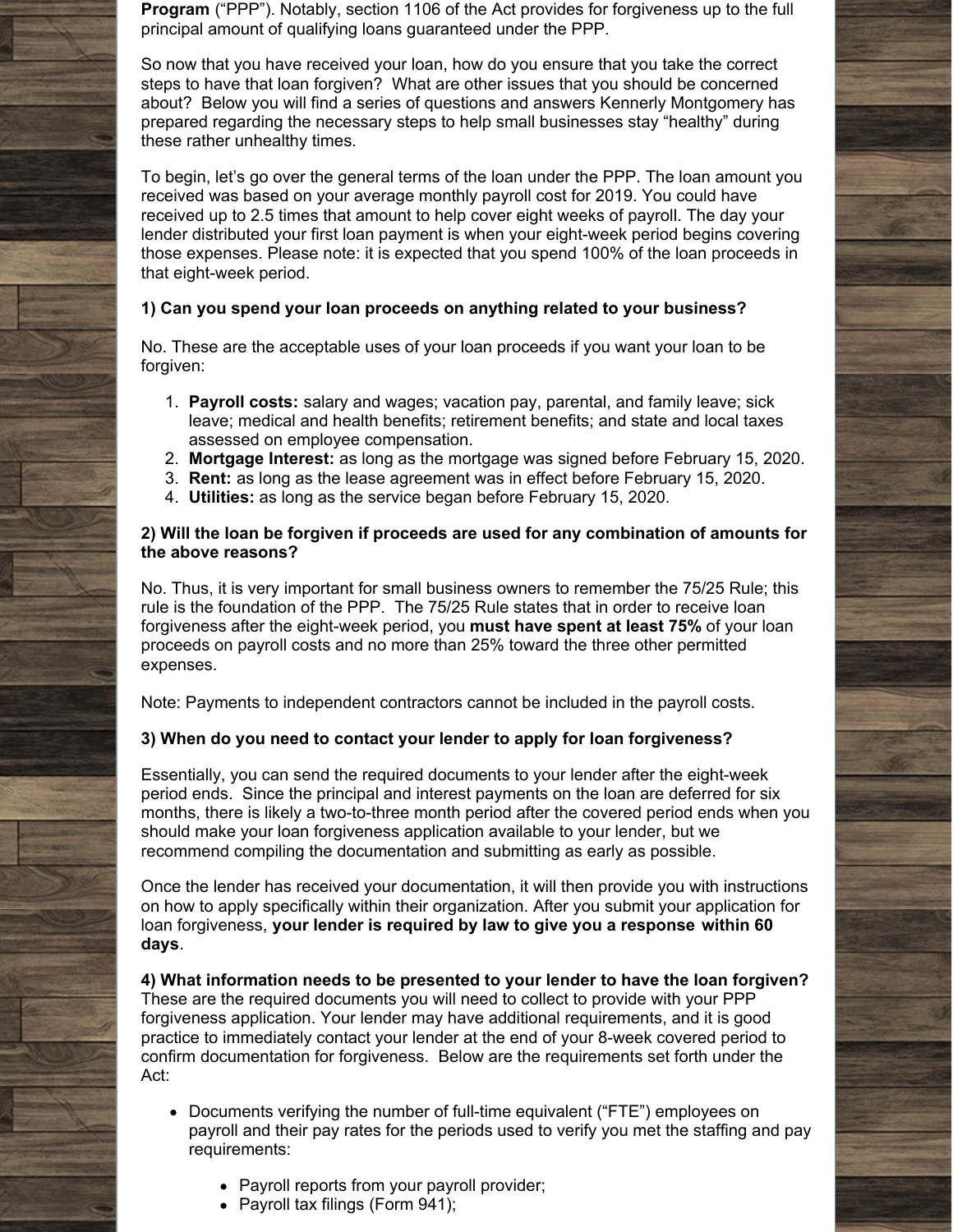- Income, payroll, and unemployment insurance filings from your state; and
- Documents verifying any retirement and health insurance contributions.
- Documents verifying your eligible interest, rent, and utility payments such as canceled checks, payment receipts, or account statements.
- Certification from a representative of the eligible recipient, such as a payroll manager, authorized to make a certification which states that:
	- The documentation presented is true and correct; and
	- The amount for which forgiveness is requested was used to retain employees, make mortgage interest payments, make rent payments under a qualified lease agreement, and/or make utility payments.
- Any other documentation the SBA administrator determines necessary.

Here is an example of what a Tennessee SBA lender has drafted in order to help you, the borrower, stay on top of what you need in order to have all documentation prepared for loan forgiveness:

- Create a separate bank account for the loan proceeds for easy expenditure tracking.
- Document how loan proceeds are spent by:
	- Creating a spreadsheet listing all employees on payroll during the eight-week covered period following the loan distribution with the dollar amount of payroll costs; and
	- Providing evidence of mortgage interest payments, rent payments, and utility payments by providing: copies of cancelled checks, bank statements with ACH info, utility bills, mortgage statements, and lease agreements.
- Maintain evidence that workers were kept on payroll or rehired once loan was received, including:
	- A calculation of the average monthly number of full-time equivalent employees for the period February 15, 2019 through June 30, 2019 or January 1, 2020 through February 29, 2020—you select the time period; and
	- The average monthly number of full-time equivalent employees for the eightweek period following the date of the loan.
- Maintain evidence of restoration by June 30, 2020 of pay for any individual whose pay was reduced by 25% or more.
- Maintain evidence of payroll costs, utilities, rent/lease payments, and mortgage interest paid before February 15, 2020 to compare to what is paid or incurred during the eight weeks following the loan closing to ensure it aligns.
	- Note: If **self-employed**, these expenses are allowed to the extent they are deductible on Form 1040 Schedule C.
- Maintain a copy of paperwork submitted to bank for the initial PPP loan.
- Maintain evidence you were in business on February 15, 2020 and paid employees or independent contractors—of which the Payroll Tax Filing for Quarter 1, 2020 qualifies.

**5) What happens if any of your employees leave, retire, or you choose to reduce the number of employees on your payroll after you received your loan money? Will the loan still be able to be forgiven if that portion of your loan proceeds are no longer needed since those employees are no longer on the payroll?**

There are two key provisions of the Act related to this question of employees: staffing and salaries.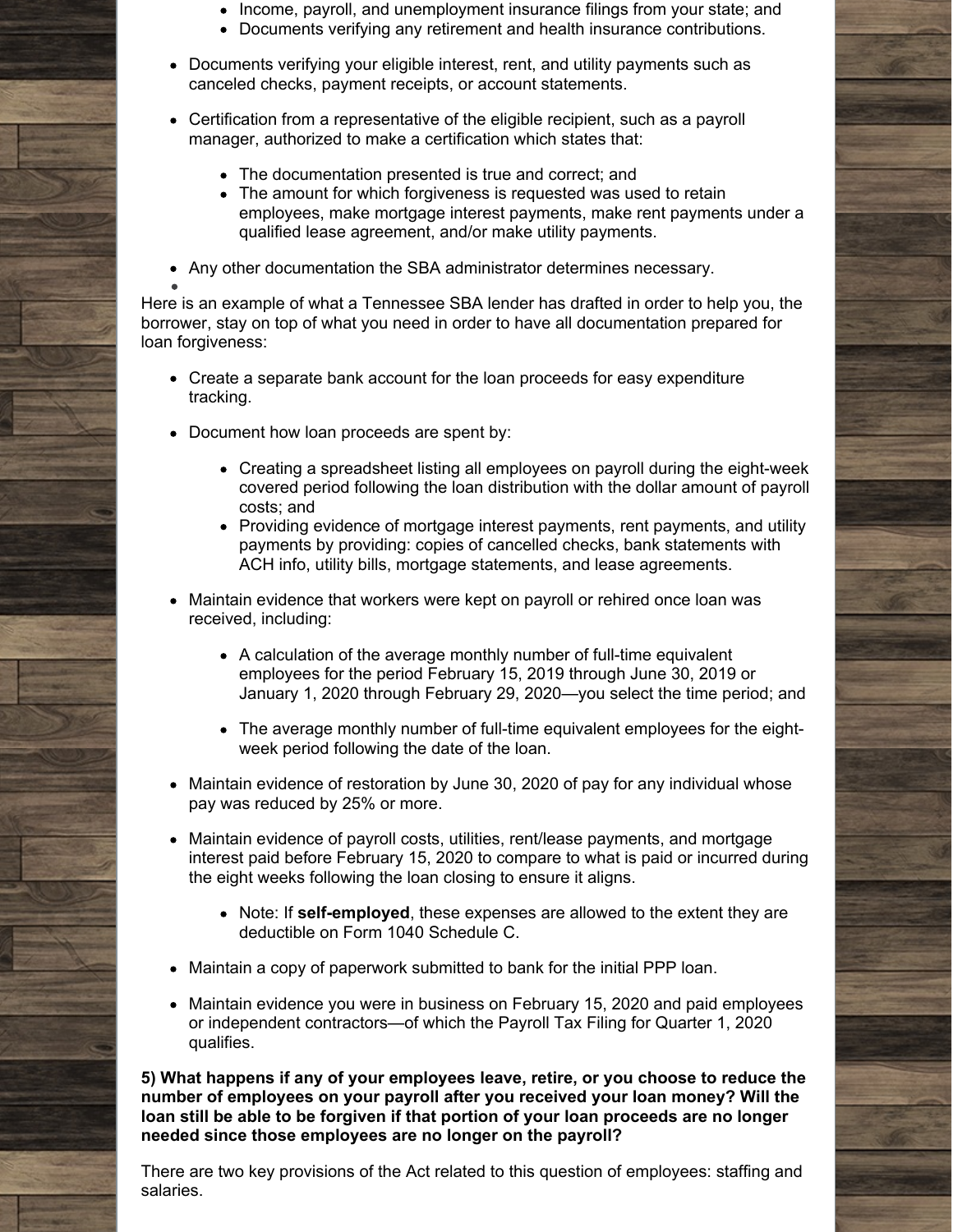**Staffing:** You **must** maintain the number of employees on your payroll during the eightweek period. Here's a calculation, step by step, you can use to determine if you've met the staffing requirement.

First, determine the average number of full-time equivalent employees ("FTEs") for three baseline periods as provided in the Act:

- 1. FTEs for the eight-week period following your initial loan (**X**);
- 2. FTEs from February 15, 2019 to June 30, 2019 (**Y**); and
- 3. FTEs from January 1, 2020 to February 29, 2020 (**Z**).

The SBA has not yet definitively stated how to calculate FTE employees. The general consensus is that it will be similar to the Affordable Care Act ("ACA"), such that FTE refers to a combination of employees, each of whom individually is not a full-time employee because they are not employed on average at least thirty hours per week, but who, in combination, are counted as the equivalent of a full-time employee. For example, two employees, each of whom works 15 hours per week, are the equivalent of one full-time employee.

Second, take **X** and divide by **Y**, then also take **X** and divide by **Z**; whichever equation has the larger answer is the one you will use.

Note: If you are a seasonal employer, you must divide by **Y**.

Third, determine the results:

- 1. If you get a number **equal to or greater than 1**, you successfully maintained your headcount and met the staffing requirement.
- 2. If you got a number **less than 1**, you did not maintain your headcount and your forgivable expenses will be reduced proportionately. For example, if you had 10% fewer FTEs in the eight-week period than in your chosen baseline period, then your loan forgiveness is proportionately reduced by that same 10%.

**Salaries:** you must maintain 75% of the total salary on your payroll. Here is another stepby-step process.

First, identify all employees employed during the covered eight-week period that you also employed at any point during 2019. The qualifying employees for this calculation are those that made less than \$100,000 on an annualized basis during these periods.

Second, determine the average wage/salary rate for the most recent full quarter they were employed.

Third, if 1/8<sup>th</sup> of the total amount of salary/wages paid to that employee for the covered eight-week period is at least 75% of her average weekly rate during Q1 of 2020, then there is no further reduction in loan forgiveness. But if the employee experienced a reduction in salary/wages by more than 25%, then the dollar amount of the portion beyond 25% reduces, dollar-for-dollar, the amount of loan forgiveness.

Here's an example: One employee earns \$18,000 during Quarter 1 of 2020. Her average weekly salary in Quarter 1 is \$1,285.71. Now, during your eight-week period of using loan proceeds, you paid this employee \$8,000 over eight weeks, therefore her weekly pay during the period is \$1,000.

Now, to determine whether your forgiveness will be affected, divide 1,000/1285.71: this gives you a percentage of 77%. Here, your forgiveness would not be affected, meaning that the loan proceeds you used for this employee's salary would be fully forgiven, because 1/8<sup>th</sup> of the total amount of salary you paid to that employee for the eight-week period was at least 75% of her average weekly rate during Quarter 1 of 2020.

Notably, for both of the staffing and salary issues, the CARES Act provides an exemption for each scenario.

For the staffing requirement, if you experienced a reduction in employees during the eightweek period, you have until June 30, 2020 to bring your FTE count back up to where it was on February 15, 2020. If you do that, the reduction in forgiveness that would have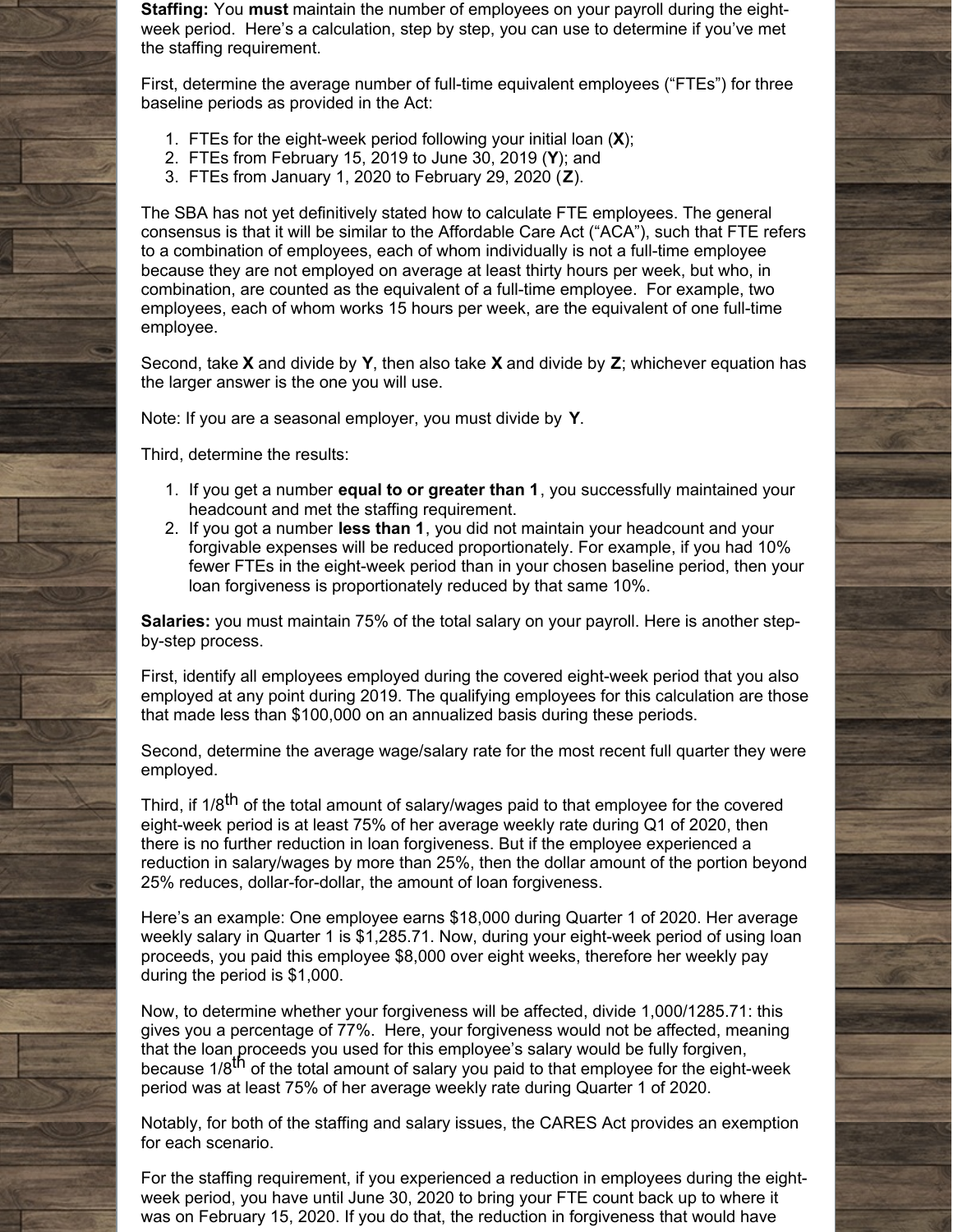been attributable to a decrease in staffing between February 15, 2020 and April 26, 2020 is excused.

For the salary requirement, if you restored the salary/wage level of the employees who earn less than \$100,000 by June 30, 2020 to their salary/wage level on February 15, 2020, then that excuses any reduction in forgiveness that would have been attributable to a decrease in salary/wages for any changes made between February 15, 2020 and April 26, 2020.

### **6) Can I defer payments on my loan under the Paycheck Protection Program?**

Yes. The SBA, in its Second Interim Final Rule on April 15, stated, "You will not have to make any payments for **six months** following the date of disbursement of the loan. However, interest will continue to accrue on PPP loans during this six-month deferment. The Act authorizes the Administrator to defer loan payments for up to one year." In other words, you won't have to make payments for six months, but interest will still accrue. That being said, the interest that accrues during that six-month period is also eligible for forgiveness.

### **7) What happens if you don't get approved for forgiveness by your lender?**

Your lender may allow you to provide additional documentation so they can reevaluate your request. Otherwise, your outstanding balance will continue to accrue interest at 1% for the remainder of the two-year repayment period. You can pay off the outstanding balance at any time with no additional fees.

### **8) I'm self-employed, can my loan be forgiven?**

Yes. If you are a self-employed individual, your loan is designated for certain purposes, just like business recipients, and your loan may be forgiven.

To begin, when you applied for the loan, you had to determine your "Owner Compensation Replacement" figure which is determined by:

(i) dividing the net profit amount listed on line 31 of your 2019 Form 1040 Schedule C (up to \$100,000) by 12 to determine the average monthly net profit amount; and (ii) multiplying that average monthly net profit amount by 2.5.

This would have equated to your total loan amount that you could have borrowed. This is an important reminder because there are implications on this amount when it comes to forgiveness. We have outlined that under "Loan Forgiveness" below.

### **Permitted Uses for Self-Employed Individuals:**

- 1. The self-employed individual's compensation replacement, based on Schedule C 2019 net profits;
- 2. Payroll costs;
- 3. Mortgage interest payments on any business mortgage obligation—not including prepayment or principal payments, business rent payments, and business utility payments; and
- 4. Interest payments on debt obligations incurred *before* February 15, 2020—however, these payments **are not eligible** for forgiveness.

As with other PPP loan recipients, the 75/25 Rule applies: 75% of the loan proceeds spent must be used toward **payroll costs** including self-employment income (up to \$100,000 annualized).

**Loan Forgiveness:** The full loan proceeds used during the eight-week period plus its accrued interest are eligible for forgiveness, and the actual amount of forgiveness will be calculated based on:

- 1. Payroll costs, including salary with a maximum of \$15,385 per individual during the eight-week period, and **covered employee benefits, but not including the owner's**;
- 2. The self-employed individual's "Owner Compensation Replacement," but only up to an amount limited to eight weeks' worth (8/52 weeks) of the 2019 Schedule C net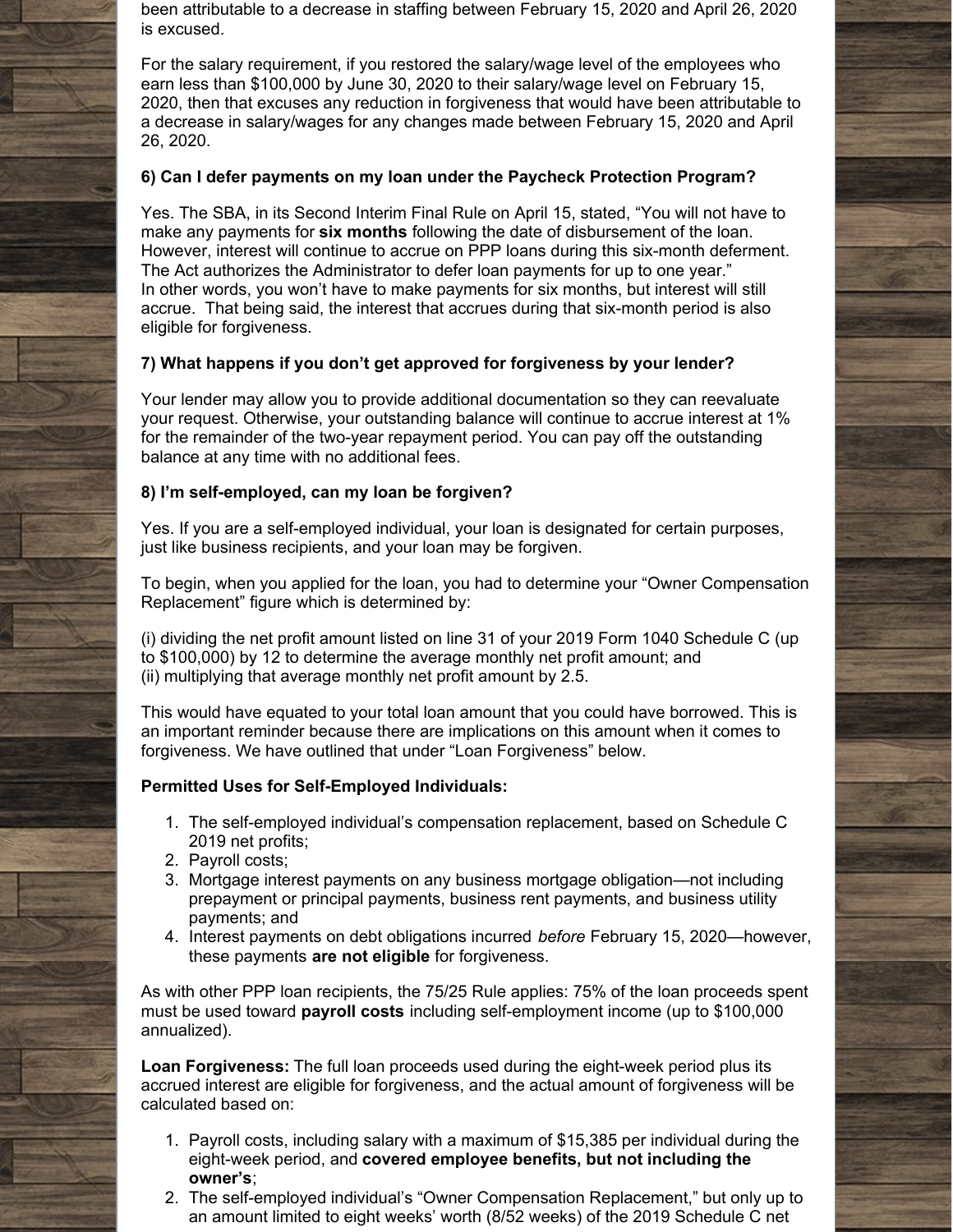profit amount;

- 3. Mortgage interest payments incurred before February 15, 2020 to the extent deductible on Form 1040 Schedule C;
- 4. Rent payments under a covered lease agreement entered into before February 15, 2020 to the extent deductible on Form 1040 Schedule C; and
- 5. Utility payments under an agreement entered into before February 15, 2020 to the extent deductible on Form 1040 Schedule C.

Lastly, during these unusual and unprecedented times, there may be instances where you cannot, or have difficulty, spending 75% of your loan proceeds on the permitted payroll costs due to ever-changing circumstances with operations and personnel. Note that loan forgiveness is not all or nothing. If you have not met all of the requirements for loan forgiveness, a portion of the loan will be forgiven based on what you were able to spend on permitted expenses in the period.

That being said, the loan forgiveness provisions of the Paycheck Protection Program are complex and will require detailed planning, precise execution, and careful documentation. Our attorneys at Kennerly Montgomery will gladly advise you and assist you in that planning, execution, and documentation. Please call us at (865) 546-7311 for any of your needs related to the PPP loan forgiveness provisions under the CARES Act or any of your related business needs.

**Please Note: The information provided in this article does not, and is not intended to, constitute legal advice; instead, all information and content is for general informational purposes only.**

# **A reminder on the Families First Coronavirus Response Act**

With cities and states across America beginning to re-open for business with Shelter in Place and Safer at Home orders being lifted or expiring, we wanted to share a few reminders for our clients and readers (that we'd love to be clients one day).

First and foremost, the CDC is still highly encouraging the practice of social distancing. We want to echo that and say that, for as much as business allows, continue to allow those employees who are capable of working from home **to** do so until CDC recommendations change. Other best practices include providing ample hand sanitizer and antibacterial hand soap, gloves, disinfectant wipes, and masks around the office.

Second, it is important to remember that all six reasons allowed for paid FMLA leave under the Families First Coronavirus Response Act ("FFCRA") remain valid from **April 1, 2020 to December 31, 2020**. For a refresher of these reasons and the Department of Labor's regulations on them, please check out this [article](http://www.kmfpc.com/Articles/weve_got_your_six_reasons_for_paid_sick_leave_under_the_ffcra_covered.aspx) and this [article](http://www.kmfpc.com/Articles/dol_provides_limited_guidance_on_new_families_first_coronavirus_response_act.aspx).

One best practice we want to highlight is for when an employees takes paid leave in regard to childcare related to school and daycare closings. We recommend requesting a copy of the academic calendar for both Spring 2020 and Fall 2020 from the employee so that the dates of coverage are known. In the rare case of someone who attends a yearround school, still request the academic calendar to see the dates of their breaks scheduled throughout the year. Keep the schedule in their HR/payroll file for reference.

A reminder for this specific example from the [referenced](http://www.kmfpc.com/Articles/weve_got_your_six_reasons_for_paid_sick_leave_under_the_ffcra_covered.aspx) article above: An employee may take paid sick leave to care for his or her child only when the employee needs to, and actually is, caring for his or her child. An employee is not eligible for paid leave if another suitable individual—such as a co-parent, co-guardian, or the usual childcare provider—is available to provide the care the employee's child needs.

If you have any questions or clarifications needed, please do not hesitate to reach out and contact us at (865) 546-7311.

### **Are COVID-19 Business Losses Covered By [Insurance?](http://www.kmfpc.com/Articles/are_covid-19_business_losses_covered_by_insurance.aspx)**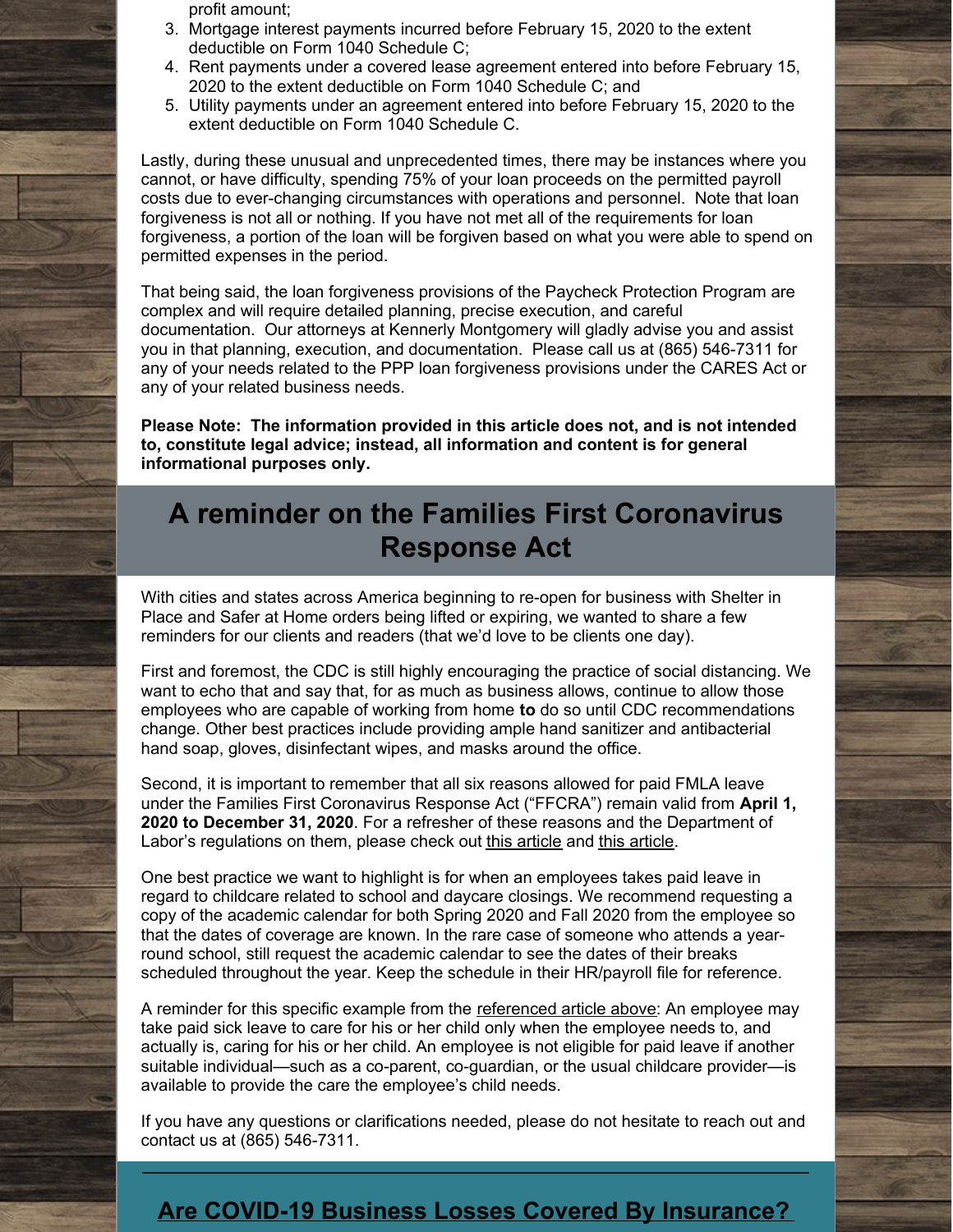There is no question that the COVID-19 pandemic has adversely affected the American economy, and that businesses had little time to prepare and react. Many business owners have questions regarding whether their existing insurance policies provide coverage for losses associated with this crisis. The short answer? "Maybe."



### **by Toby R. [Carpenter,](http://www.kmfpc.com/attorneys/toby_r_carpenter.aspx) Esq.**

**Please Note: Every article title is a link to it's corresponding text on our website. Please feel free to share.**

An insurance policy consists of forms that fall into four general categories:

- 1) Declarations identify the persons and/or property that is insured;
- 2) Coverages state what the policy covers;
- 3) Conditions state the duties of the insured persons; and
- 4) Exclusions state the circumstances under which coverage is limited or does not exist.

So, to decide if the policy applies to a particular loss, we have to determine:

- (1) whether the person and/or property is covered in the declarations;
- (2) whether the policy provides coverage for the loss;
- (3) whether the conditions have been met; and
- (4) whether an exclusion applies.

This requires examination of the facts of the loss, and a careful reading of the policy language.

Insurance policies are just contracts, and courts deciding how to interpret policy language will use the ordinary meaning of any disputed terms. However, insurance policies are also considered by most courts to be contracts of adhesion—a fancy term that essentially means the insurance company presents the contract to you as "take it or leave it." In other words, you don't get to negotiate the terms. Courts will interpret such contracts strictly, and any vague or ambiguous terms or provisions are construed against the insurer and in favor of the policyholder.

The most common form of "business interruption" insurance coverage is provided by a commercial property insurance policy under a Business Income (And Extra Expense) Coverage Form. The typical policy language looks like this:

We will pay for the actual loss of Business Income you sustain due to the necessary "suspension" of your "operations" during the "period of restoration." The "suspension" must be caused by direct physical loss of or damage to property at premises which are described in the Declarations and for which a Business Income Limit of Insurance is shown in the Declarations. The loss or damage must be caused by or result from a Covered Cause of Loss.

Notice that there must be a "direct physical loss of or damage to property" to trigger coverage. Insurers are taking the position that COVID-19 losses do not result from direct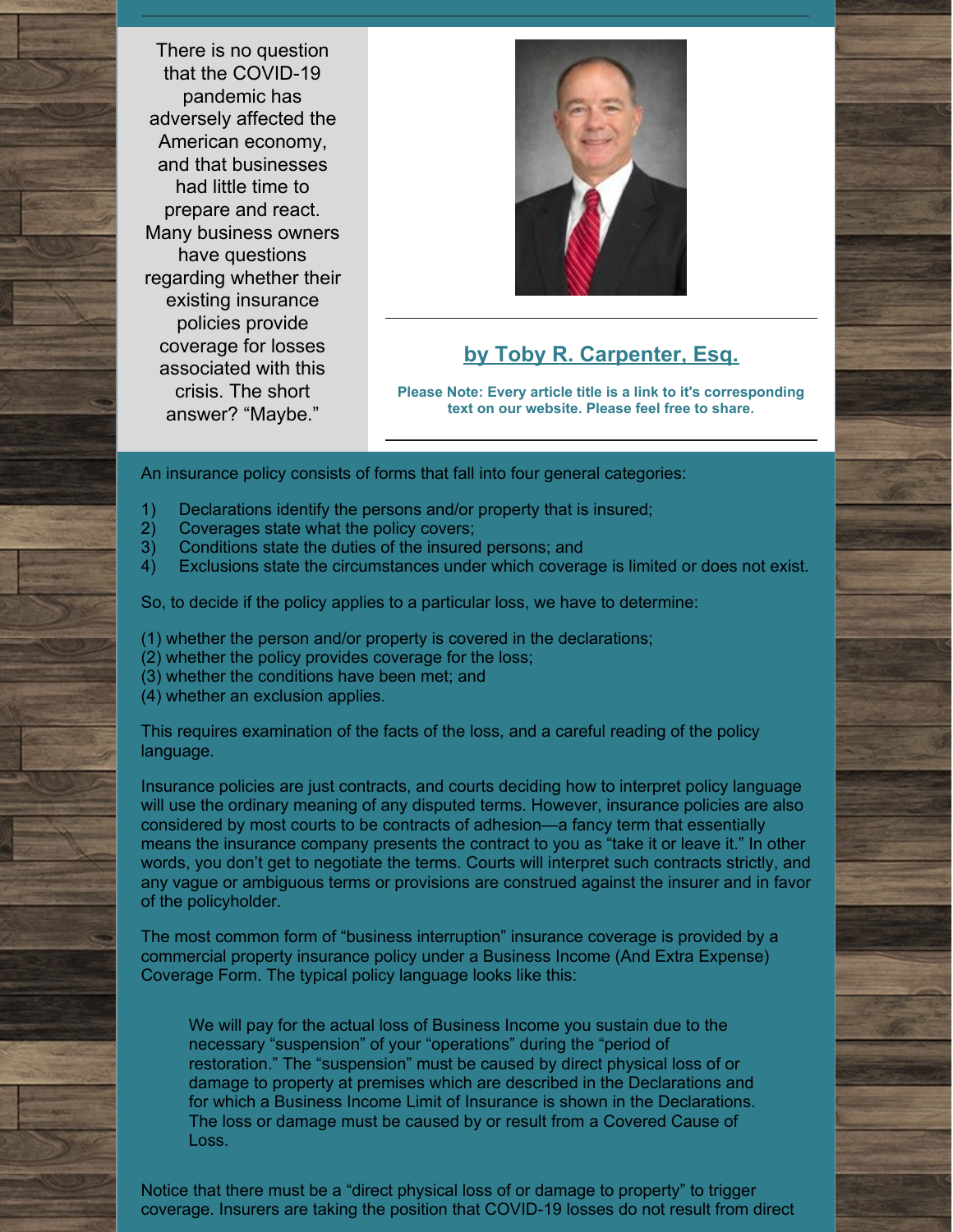physical loss to the property, as with a fire or flood.

That interpretation is reasonable, but it may not be the end of the discussion. Courts in different jurisdictions have reached different conclusions regarding what is a "direct physical loss," and since insurance policies are construed according to the laws of the states where they are issued, a loss that is not considered direct and physical in one state may be direct and physical in another.

It does not appear that the Tennessee appellate courts have considered the specific question of direct physical loss or damage in the context of the Business Income coverage form, but they have required a direct loss to the insured property when construing similar policy language. In any event, to determine whether a claim is covered requires a close examination of the facts of the loss and the applicable law of the governing jurisdiction.

Also, there are some types of specialized policies and policy endorsements that expressly provide coverage for losses caused by communicable disease regardless of whether there is direct physical loss or damage to the insured property. And some policies provide coverage for income losses that result from civil or governmental authorities restricting access to the insured premises, and these policies may or may not require that the restricted access be associated with direct physical loss or damage.

Moreover, sometimes insurance companies are just plain sloppy or careless when they issue policies. The only part of an insurance policy that is specific to the insured persons and/or property is the declarations page(s). The remainder is simply a compilation of forms that are assembled to create an insurance contract that is, hopefully, consistent with the coverages that the insured has purchased. Mistakes happen, and sometimes key exclusions or endorsements are omitted, or forms are included that create ambiguities that are construed against the insurer.

Finally, the highly unusual nature of the COVID-19 situation has prompted a few states to take action and require insurance carriers to cover business interruption claims. So far, Tennessee is not among them. But, in a recent news conference, President Trump expressed his approval of such actions, essentially stating that the insurance industry should bear some of the economic burden of this crisis. It remains to be seen whether this movement will gain momentum, but it certainly bears watching.

In summary, while business interruptions caused by the COVID-19 pandemic and resulting economic shutdown are probably not covered by most insurance policies, there are exceptions. Determining whether your claim is one of those exceptions requires an examination of the facts of your particular loss, a careful reading of the policy, and knowledge of the applicable law. If you have questions about your insurance coverage, we will be happy to talk to you. Please give us a call at (865) 546-7311.

# **We've Got Your Six [\(Reasons](http://www.kmfpc.com/Articles/weve_got_your_six_reasons_for_paid_sick_leave_under_the_ffcra_covered.aspx) for Paid Sick Leave Under the FFCRA) Covered.**

### **by [Ashley](http://www.kmfpc.com/attorneys/ashley_n_trotto.aspx) N. Trotto, Esq. with assistance from Law Clerk Zach Kiffmeyer**

The DOL has issued some muchneeded guidance on applying the six qualifying reasons for paid sick leave under the Families First Coronavirus Response Act ("Act"). We've summarized the six qualifying reasons, including the new guidance, below: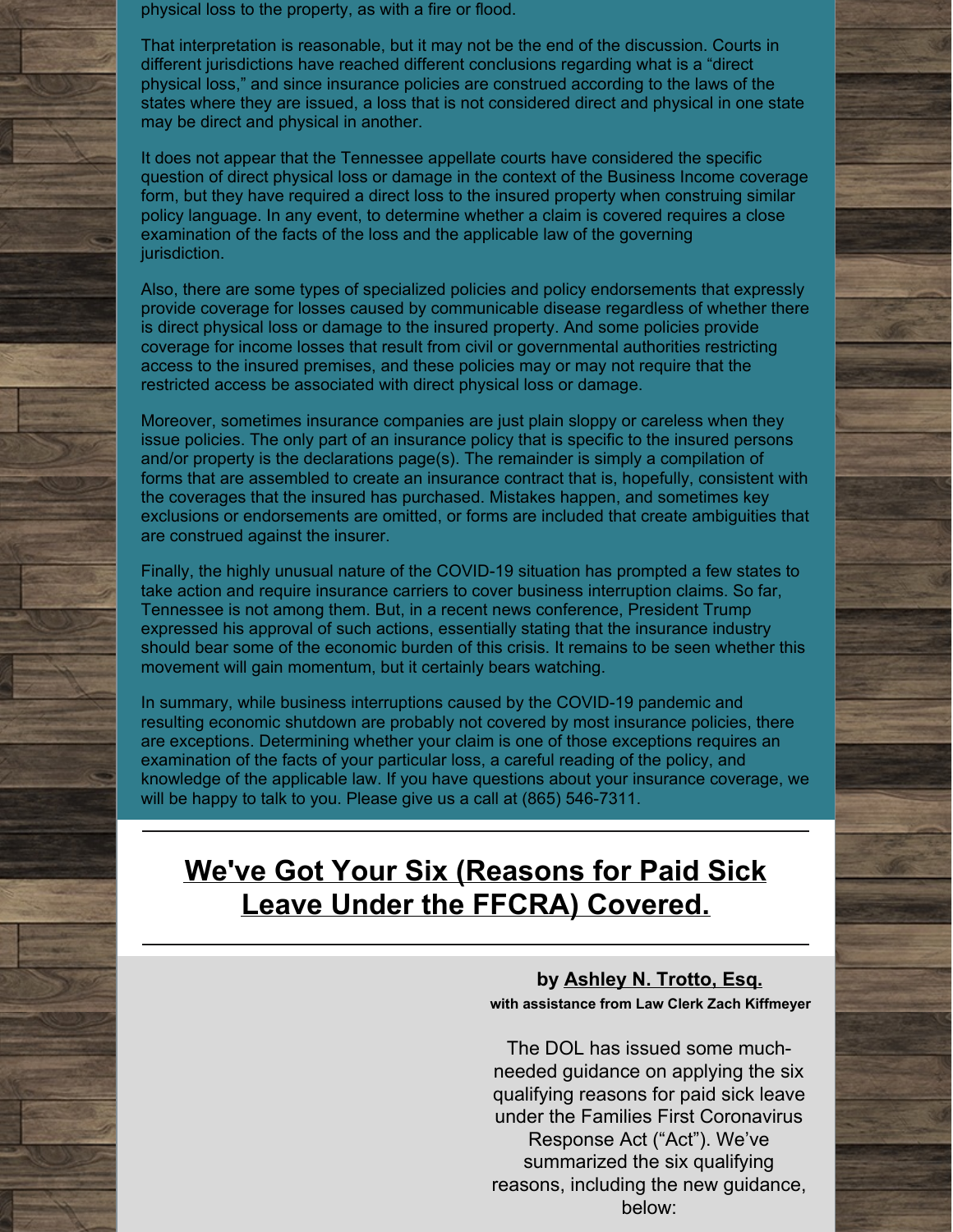

### **1) An employee is unable to work because he or she is subject to a Federal, State, or local COVID–19 quarantine or isolation order.**

a) An employee may take paid sick leave only if being subject to one of these orders prevents him or her from working or teleworking. Quarantine or isolation orders include orders advising some or all citizens to shelter in place, stay at home, quarantine, or otherwise restrict their own mobility. The key question is whether the employee would be able to work or telework ''but for'' being required to comply with a quarantine or isolation order.

b) An employee subject to one of these orders may not take paid sick leave where the employer does not have work for the employee (e.g., if the employer is temporarily closed due to COVID-19). This is because the employee would be unable to work even if he or she were not required to comply with the quarantine or isolation order.

### **2) An employee is unable to work because he or she has been advised by a health care provider to self-quarantine for a COVID–19 reason.**

The regulations clarify that the advice to self-quarantine must be based on the health care provider's belief that the employee has COVID–19, may have COVID–19, or is particularly vulnerable to COVID–19. And, self-quarantining must prevent the employee from working.

### **3) An employee is experiencing symptoms of COVID–19 and seeking a medical diagnosis.**

a) The regulations list the following symptoms that could trigger an employee to seek a medical diagnosis: fever, dry cough, shortness of breath, or other COVID–19 symptoms identified by the [CDC](https://www.cdc.gov/coronavirus/2019-ncov/symptoms-testing/symptoms.html).

b) Paid sick leave must be limited to the time the employee is unable to work because he or she is taking "affirmative steps" to obtain a medical diagnosis. Affirmative steps include time spent making, waiting for, or attending an appointment for a test for COVID–19.

c) An employee may continue to take leave while:

- experiencing any COVID-19 symptoms or after testing positive for COVID–19, provided that the health care provider advises the employee to self-quarantine; or
- awaiting a test result.

In the case of an employee who exhibits COVID–19 symptoms and seeks medical advice but is told that he or she does not meet the criteria for testing and is advised to self-quarantine, he or she is eligible for leave under the second reason, provided he or she meets all the requirements spelled out above.

\*\***For the first three qualifying reasons** , an employee who can telework is not entitled to paid sick leave if: (a) the employer has work for the employee to perform; (b) the employer permits the employee to perform that work remotely; and (c) there are no extenuating circumstances, including serious COVID-19 symptoms, that prevent the employee from performing that work.

**4) An employee is unable to work because he or she needs to care for an individual who (a) is subject to a Federal, State, or local quarantine or isolation order; or (b) has been advised by a health care provider to self-quarantine based on the health care provider's belief that he or she has COVID-19, may have COVID-19, is particularly vulnerable to COVID-19 or the health care provider has other COVID-19 related concerns.**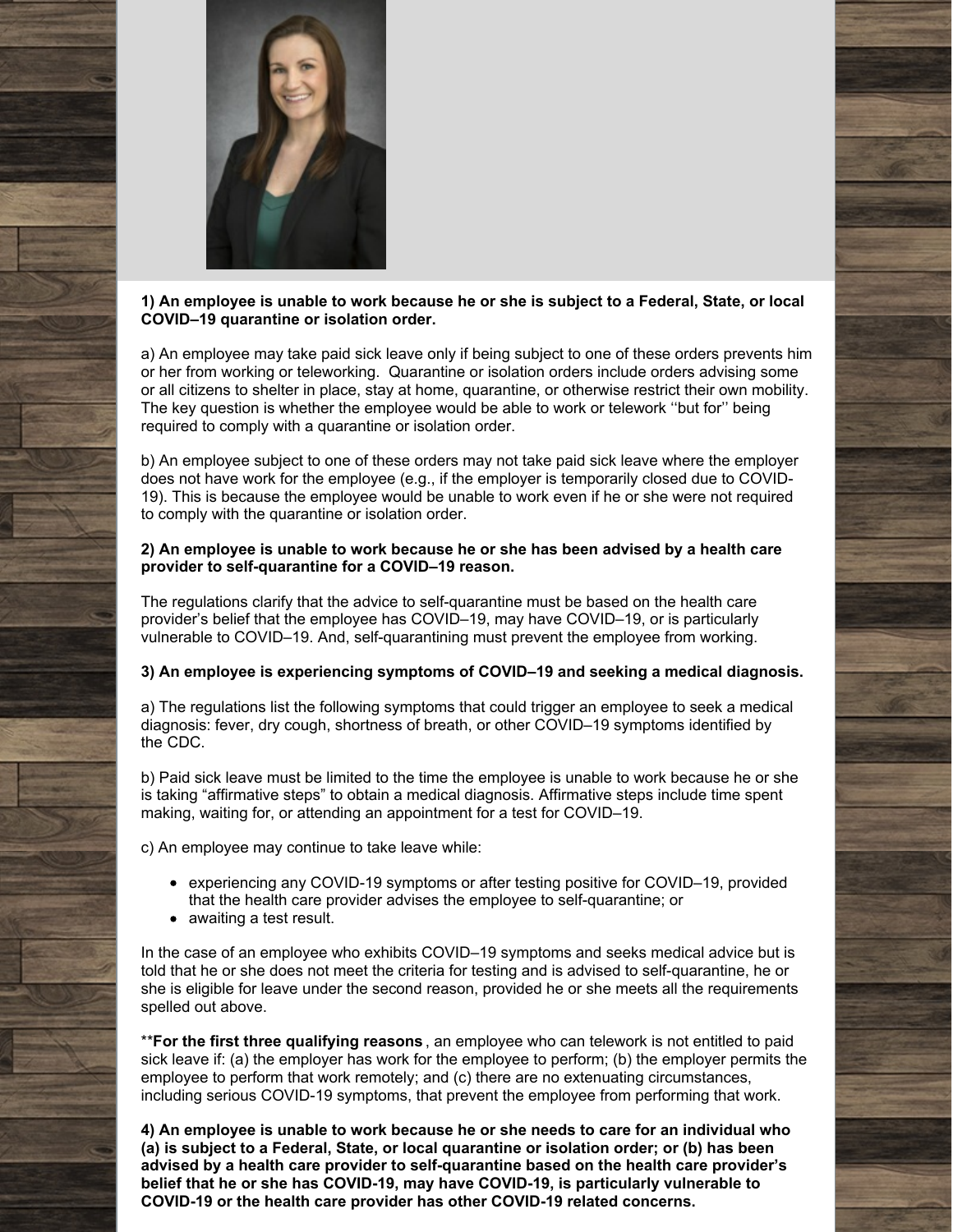The regulations clarify that the individual being cared for must be an immediate family member, roommate, or a similar person with whom the employee has a relationship that creates an expectation that the employee would care for the person if he or she self-quarantined or was quarantined.

#### **5) An employee is unable to work because the employee needs to care for his or her son or daughter if (a) the child's school or place of care has closed; or (b) the childcare provider is unavailable, due to COVID–19 related reasons.**

An employee may take paid sick leave to care for his or her child only when the employee needs to, and actually is, caring for his or her child. An employee is not eligible for paid leave if another suitable individual—such as a co-parent, co-guardian, or the usual childcare provider—is available to provide the care the employee's child needs.

### **6) An employee is unable to work because the employee is experiencing any other substantially similar condition specified by the Secretary of Health and Human Services in consultation with the Secretary of the Treasury and the Secretary of Labor.**

This is a "catch-all" provision for other circumstances not specifically mentioned in this regulation. To date, no additional conditions have been listed.

**A reminder:** The required rate of compensation is generally the employee's regular rate of pay. However, for uses described in (4), (5) or (6) above, the employee's required rate of compensation shall generally be 2/3 of the employee's regular rate of pay. Paid sick leave under the Act shall not exceed \$511 per day (\$5,110 in the aggregate) for uses described in (1), (2), or (3) above or \$200 per day (\$2,000 in the aggregate) for uses described in (4), (5), or (6) above.

Kennerly Montgomery appreciates your time, and our attorneys are here to assist you during these unusual and unprecedented times. If you have any questions, please reach out to one of our attorneys at (865) 546-7311.

# **Prior Coverage**



# **[CARES](http://www.kmfpc.com/Articles/cares_act_small_business_loans.aspx) Act: Small [Business](http://www.kmfpc.com/Articles/cares_act_small_business_loans.aspx) Loans**

**This overview and breakdown by Eli C. [Lovingfoss,](http://www.kmfpc.com/attorneys/elijah_c_lovingfoss.aspx) Esq. includes information on the Paycheck Protection Program, Loan Forgiveness, and the new Economic Injury Disaster Loan rules.**

**CARES Act Provides Early Access to Retirement Funds and Other [Retirement](http://www.kmfpc.com/Articles/cares_act_provides_early_access_to_retirement_funds_and_other_retirement_plan_relief.aspx) Plan Relief Due to COVID-19**